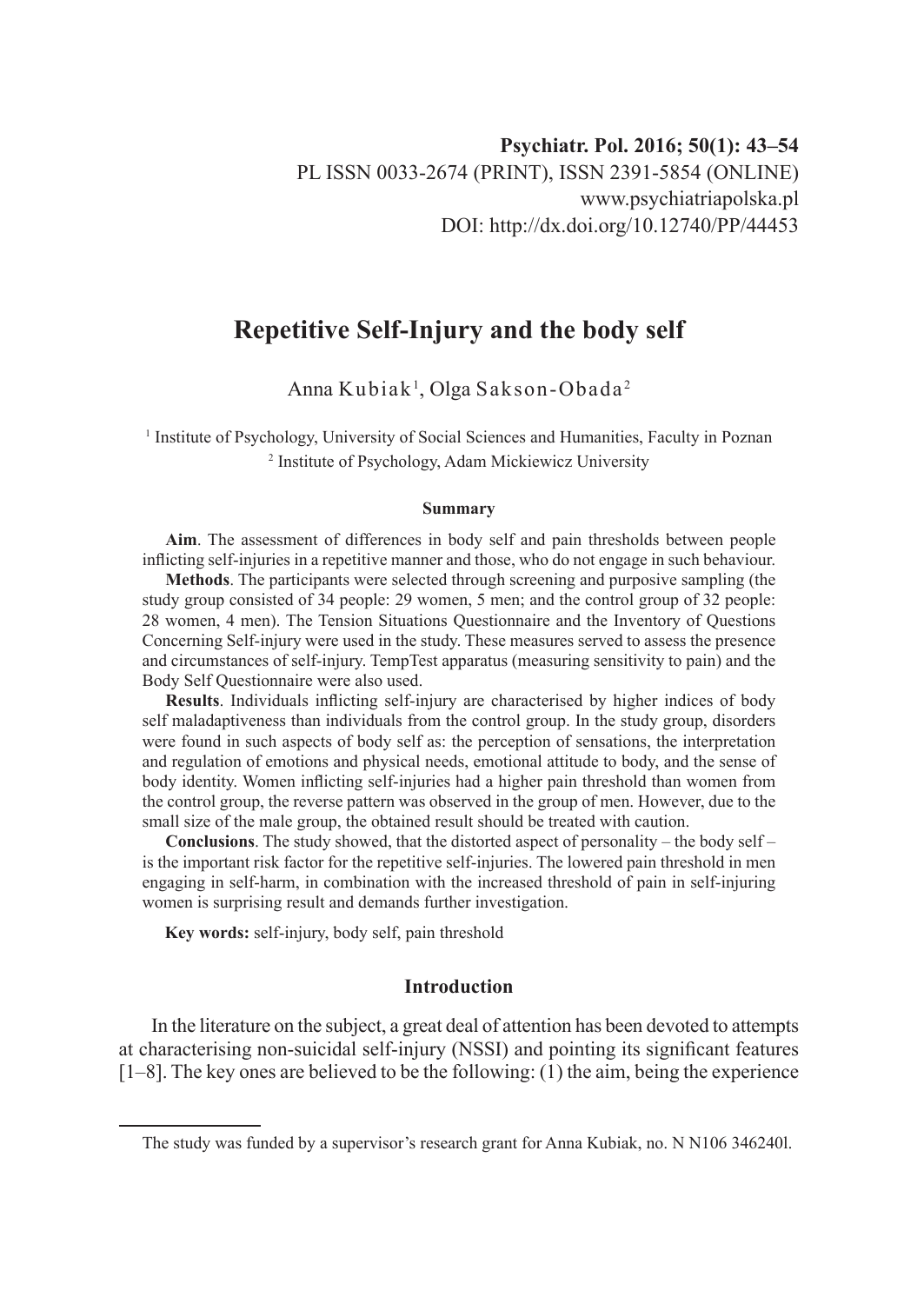of pain [1] and/or direct destruction of tissue [6], which many researchers believe to be a conscious intention [7, 8]; (2) the repetitiveness of such behaviours [7]; (3) the tension reduction function  $[2, 5]$ ; and  $(4)$  the exclusion of the presence of conscious suicidal intent [6]. People inflicting self-injuries constitute about 4% of adults [9, 10] and 15–20% of adolescents in the general population [11]. The percentages are higher for people from the clinical population – respectively,  $21\%$  [9] and 40–60% [12].

Theoretical studies point to numerous risk factors conducive to repetitive self-injury or even believed to be its cause. First of all, the importance of environmental aspects is emphasised, both past and present ones [13]. These include: (1) the experience of early chronic interpersonal trauma (sexual abuse, physical and psychological violence, separation from caregivers); (2) growing up in an environment where the child's needs are disregarded; or (3) contact with a person inflicting self-injury [10, 14]. Authors stress the emotional and motivational aspect as well, point to the relation of self-injury with emotion regulation deficits [15, 16] and with negative evaluation of oneself and one's body [10, 17, 18]. Also the significance of biological factors is highlighted, such as a dysfunction of the limbic system [13] or the opioid system [19].

It should be noted that, despite differences in the importance attributed to particular determinants, there is widespread agreement about the perception of repetitive selfinjury as a strategy of coping with negative affect (e.g., a sense of guilt, emptiness, or boundless fury). This way of explaining the phenomenon is particularly strongly stressed in contemporary theories, which, placing emphasis on the function of selfinjury, point precisely to the emotion regulation strategy as the main factor sustaining this behaviour [10, 20]. Moreover, in the literature on the subject it is pointed out that inflicting repetitive self-injuries constitutes a manifestation of more general deficits in emotion regulation [15, 21]. This includes difficulties with the verbalisation of one's own emotions and difficulties in adopting adaptive strategies of coping with negative affect [22]. Even though empirical studies comprehensively addressing the relationship between self-injury and generally conceived dysregulation are not yet available, we do have indirect data confirming this relationship. Self-injury has been found to co-occur with the experience of negative affect: anxiety, depression and negative self-esteem [23, 24]. However, the emotion regulation deficits are not a sufficient determinant for engaging in self-injury. Emotional dysregulation may manifest itself in tension-relieving behaviours other than self-injury (e.g., drinking alcohol [25] or binge eating [26]). Therefore, the question arises about the additional factor favouring the expression of the above deficits in the form of acts directed against one's own body. One of the answers takes into account the significance of the body self in the aetiology of self-injury.

In their theoretical studies many authors point to the important role, that the experience of one's own body plays in taking up self-injury [10, 22, 27, 28]. Orbach [27] as well as Mirucka and Sakson-Obada [22] advance the thesis that the quality of early relationship with the caregiver determines the way of experiencing one's own body. Both ignoring the child's needs and using violence, prevent a person from controlling their body and make it a negatively valued self-aspect. In extreme situations, the body is experienced as alien to or dissociated from the psychological self [29]. This manner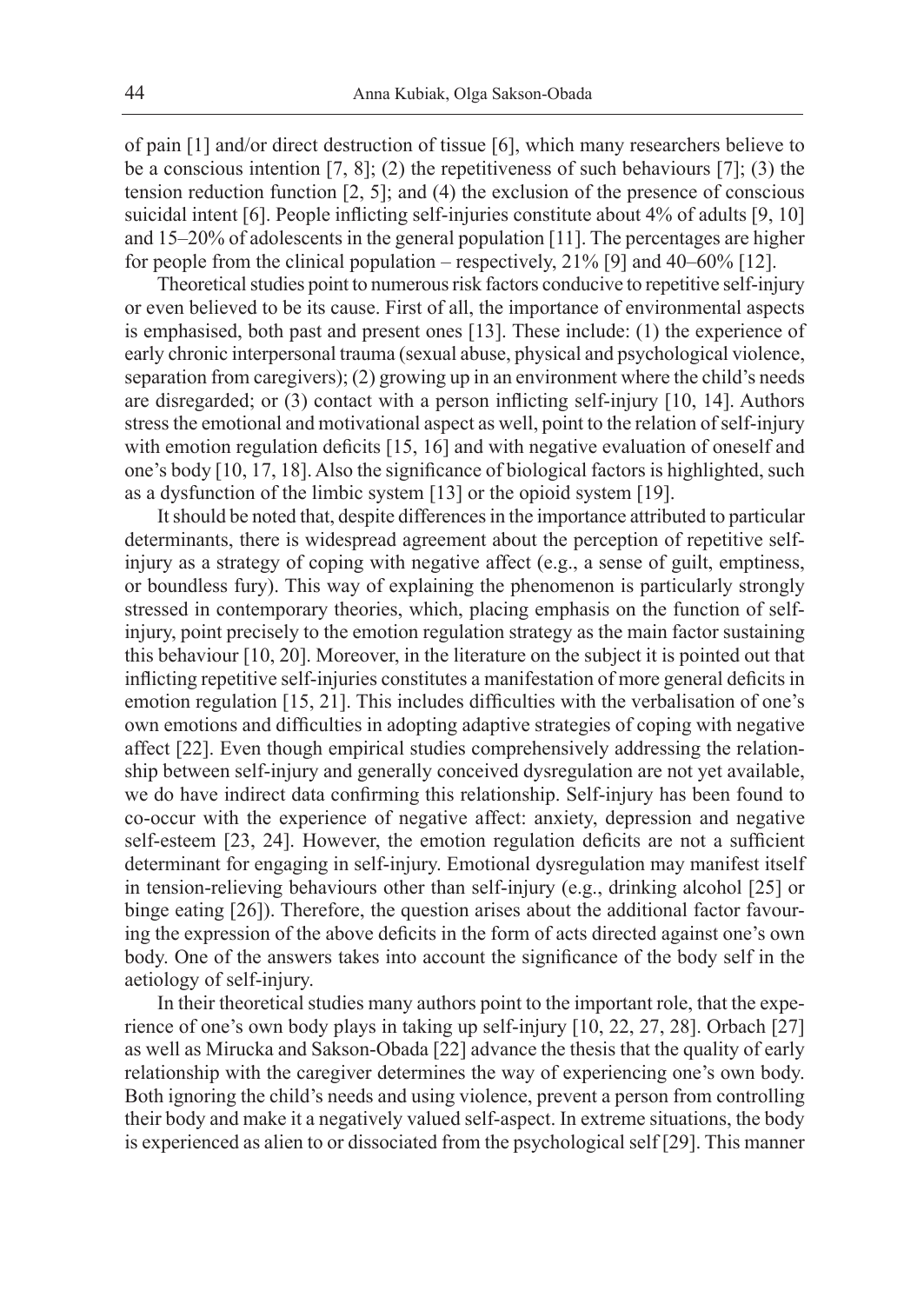of experiencing one's body self paves the way for self-destructive behaviours, in which the body becomes the object of attack, not of care or protection.

Theoretical assumptions concerning the relations between the body self and self-injury have found some empirical confirmation. Wycisk [10], for example, using Orbach's model of the body self [27] as the basis for her research, found that the more often individuals inflict self-injury, the more negative feelings they have for their own body and the worse they feel in physical contacts with others. Moreover, the body protection was lower in self-harm group, comparing to non-injury group. Muehlankamp and Brausch [29] demonstrated that the body self (as understood by Orbach) is an important factor mediating the relation between negative affect and self-injury, which confirms the earlier assumption on the role of the body self in the aetiology of self-injury. Empirical verification has also been carried out with regard to clinical reports on dulled perception of sensations, which many authors believe to be a manifestation of defensive dissociation from the body, taking the form of a sense of indifference and numbness [10, 27, 28]. Raised pain thresholds have been found in people inflicting self-injury – both in questionnaire studies [10, 30] and in experimental ones [31]. However, studies have been conducted on the clinical population. As far as we know, research has not addressed the relationship between self-injury and sensitivity to sensations other than pain.

In the present paper, the conceptualisation of the body self proposed by Sakson-Obada [22] has been applied. It is worth noting at this point that, despite similar theoretical assumptions, Orbach and the above researcher developed different models. Orbach's conceptualisation, apart from emotional attitude to the body, essentially concerns arbitrarily selected behaviours implying physicality (care for the body, health protection, or comfort in physical contact with others). The conceptualisation of the body self referred to in this paper is a proposal of a multidimensional approach to the relations between the body and the mind. Apart from the emotional attitude to the body, it also comprises the regulatory dimension: the perception, interpretation, and regulation of physical experiences. It thus allows for verifying both the thesis about regulation deficits and the thesis about the importance of negative attitude to one's body in the aetiology of self-injury.

In the model thus developed it was assumed that the body self comprises three aspects, namely: (1) function (the perception of sensations, interpretation in terms of bodily needs and emotions, regulation); (2) representation (the body image); and (3) the sense of body identity. In other words, the body self is that aspect of personality which is responsible for processing physical experiences on the psychological plan. The organisation of bodily experiences is possible thanks to the functions of the body self. They are acquired in the process of development, with significant contribution from the people taking care of the child [32]. A description of each function, with examples, is provided in Table 1.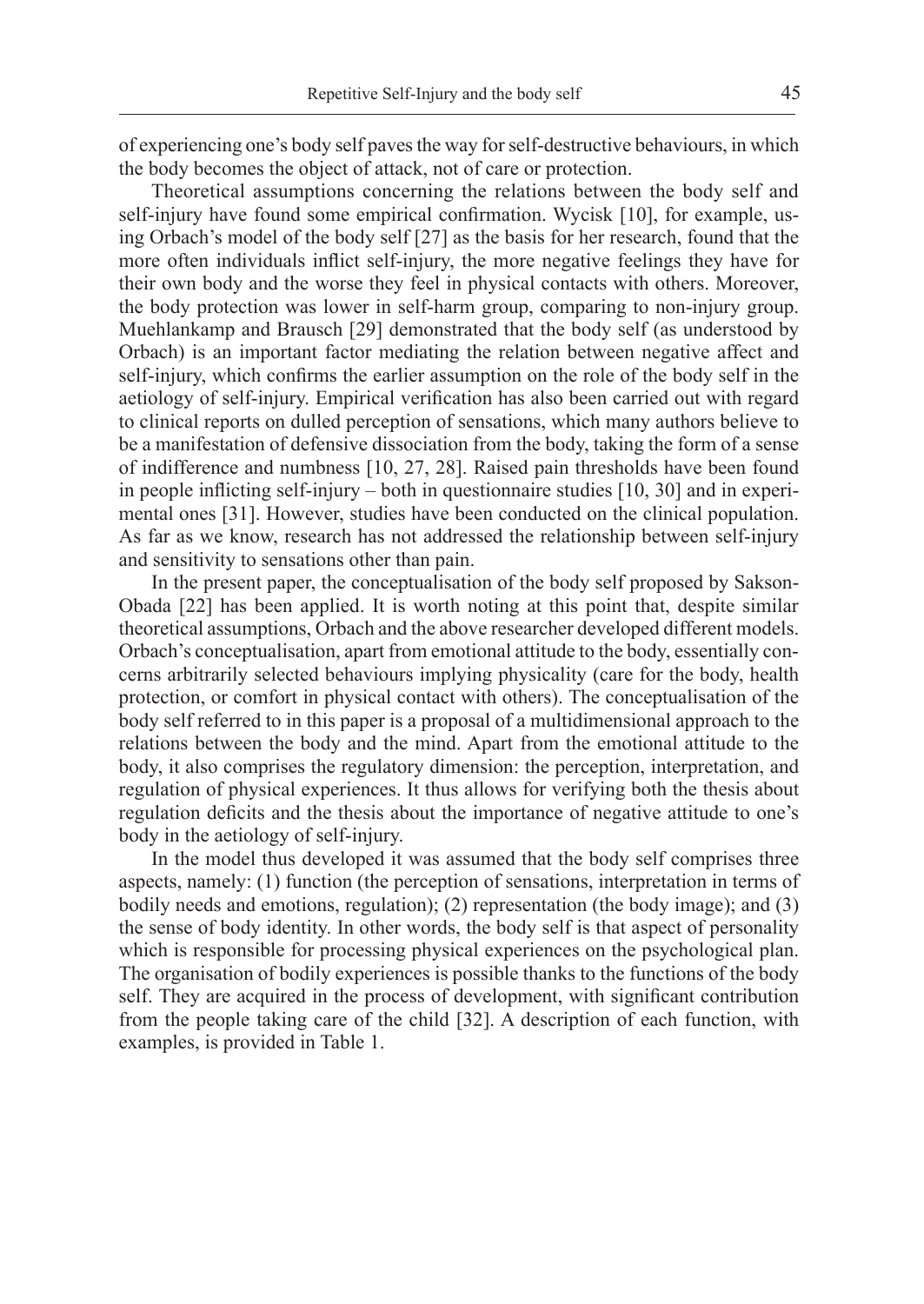| The function of the body self                                                                                                  | Description of adaptive activity                                                                                         | Examples of dysfunctions                                                                                  |  |
|--------------------------------------------------------------------------------------------------------------------------------|--------------------------------------------------------------------------------------------------------------------------|-----------------------------------------------------------------------------------------------------------|--|
| Sensing – concerns stimuli<br>coming from interoreceptors<br>(e.g., heartbeat) and<br>exteroreceptors (e.g., taste,<br>touch). | The strength of a sensation is<br>proportionate to the modality and<br>to the strength of the stimulated<br>receptors.   | skin incision does not cause<br>a feeling of pain (raised sensation<br>thresholds).                       |  |
|                                                                                                                                |                                                                                                                          | delicate touch jest perceived<br>as painful (lowered sensation<br>thresholds).                            |  |
| Interpretation – concerns both<br>emotions and physical needs.                                                                 | A person is able to attribute<br>meaning to changes in his/her<br>body and knows when he/she is<br>tired, ill, or angry. | a person is unable to define his/<br>her feelings and does not know if<br>he/she is angry, ill, or tired. |  |
| Regulation - knowledge about<br>the causes of emotions and<br>physical needs as well as the<br>ability to cope with them.      | The ability to identify the cause<br>of an aroused emotion or<br>physical need and to cope with it<br>adaptively.        | a person experiences sudden<br>fatique and does not know what<br>caused it:                               |  |
|                                                                                                                                |                                                                                                                          | a person binges on food and is<br>unable to stop doing this despite<br>feeling full.                      |  |

Table 1. **Functions of body self – description and examples**

Summing up, we may say that a strong body self – considered in terms of its functional dimension – allows a person to perceive the changes taking place in the body (the perception function), understand them (the interpretation function), as well as identify their causes and find ways to cope with them (the regulation function). It was also assumed that the ability to perceive stimuli accurately, to interpret physical emotions and needs correctly, and to cope with them underlies the sense of body identity. This dimension of the body self comprises aspects such as: the core sense of existence, possessing body boundary, a sense of cohesion with one's body, and a sense of its continuity in time and space.

The last dimension of the body self is the affective-cognitive body representation. This dimension refers to body image, extensively presented in the literature [33–36]. In the present study, the key aspect of body image was investigated – namely, emotional attitude to one's appearance.

Two aspects of functioning in which the body self may manifest its activity were taken into account. These are body protection and comfort with physical closeness [32].

### **Aim**

The aim of the study was to compare the self – injury group with group of people who do not undertake such acts in terms of body self. It was expected that individuals engaging in repetitive self-injury would differ from the control group in the following dimensions of the body self: (1) the functional dimension (sensation problems were expected in the form of raised sensation thresholds and difficulties with the interpretation and regulation of emotions and physical needs); (2) the body image dimension (negative emotional attitude towards one's body was expected); (3) the identity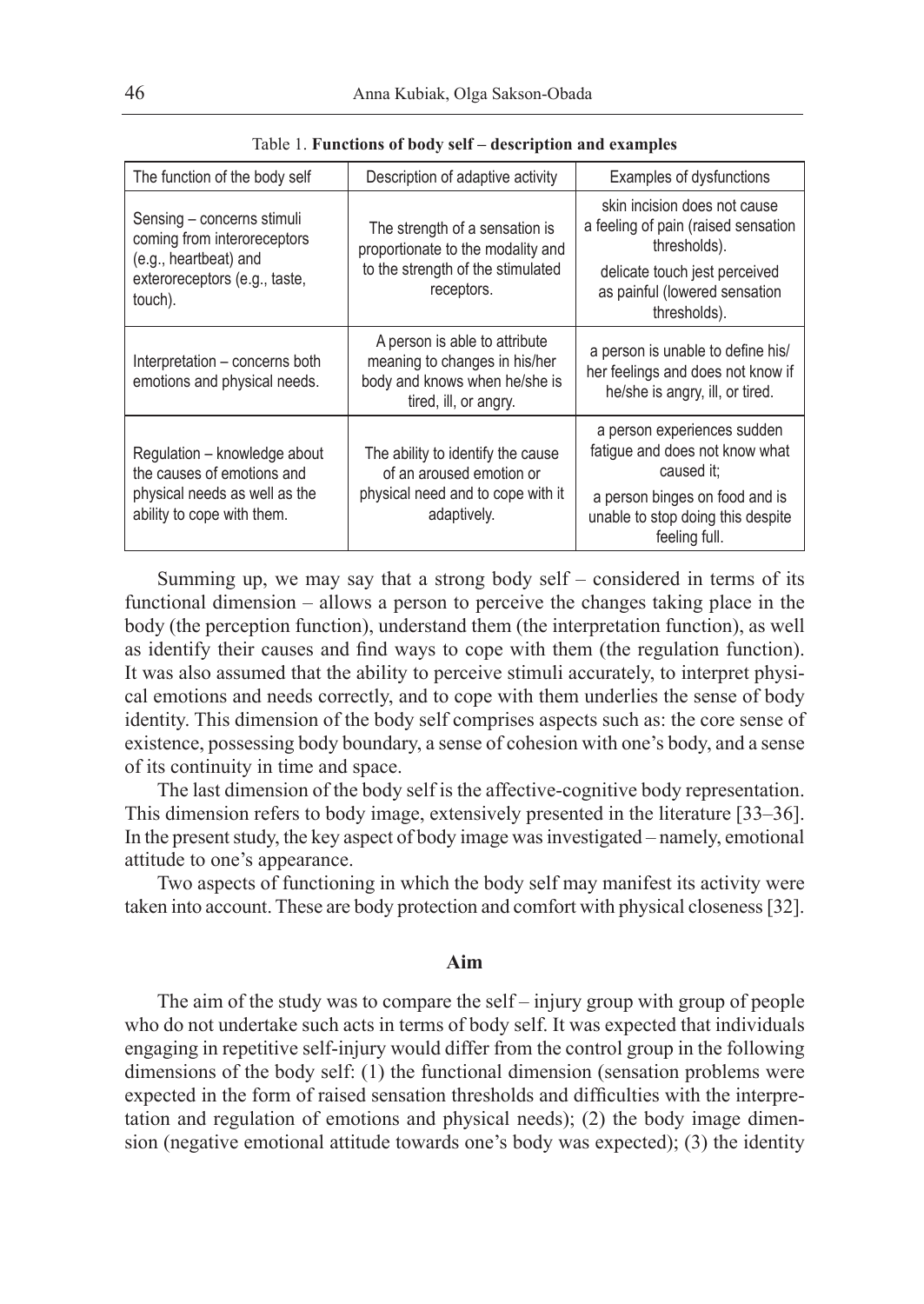dimension (body identity disorders were expected); (4) the behavioural dimension (body protection deficits were expected). The above hypothesis was verified using a questionnaire measure. Also a hypothesis concerning differences in changes in pain perception between people inflicting self-injury and those, who do not undertake such acts, was verified. A raised pain threshold was expected. Pain threshold was measured using calibrated equipment (TempTest) in people inflicting self-injury. The question of differences regarding excessive sensitivity and regarding comfort with physical closeness remained open. Theoretical or clinical suggestions which could stand as a hypothesis about the direction of this relationship were not found.

# **Procedure**

The entire research was divided into two stages: screening and the proper study. The first (screening) stage aimed at selecting both the control group and the study group. All the subjects have expressed conscious agreement to participate in the study. Its plan was approved by the Committee on Research Involving Human Subjects, Institute of Psychology at the Adam Mickiewicz University in Poznan. Recruitment took place in three Universities in Poznan (Adam Mickiewicz University, University of Arts, Poznan School of Social Sciences). In this phase of the study, Kubiak's Tension Situations Questionnaire [37] was used in order to identify people coping with tension by inflicting self-injury (the study group) and people declaring the absence of such behaviour (the control group). A total of 1,162 people filled in the questionnaires. Only 19 people met the criterion for inclusion in the study group and at the same time volunteered for the study; therefore, purposive sampling was applied: participants were invited through advertisements, placed in institutions providing psychological assistance in Poznan (MONAR, Public Mental Health Centres, private psychological offices). From purposive sampling, 26 people volunteered and 15 of them were included in the study group.

Inclusion in the study group required meeting three criteria: (1) presence of self – harm behaviour with tension coping function; (2) the frequency of self-injurious acts exceeding four in the previous six months; (3) the form of self-injury being severe and not socially approved (e.g., skin incision, body burning). The firs aspect was diagnosed using the Inventory of Distress Situations developed by Kubiak [37]. Next two were checked using the Inventory of Questions Concerning Self-injury, inspired by K. Juzwin's tool [38]. Ultimately, the study group consisted of 34 people (29 women and 5 men) and the control group consisted of 32 people (28 women and 4 men). The all participants' age ranged from 19 to 33 years (mean: 23 years). Most participants (68.5%) lived in big cities; the remaining people were inhabitants of smaller towns (16.9%) and villages (14.6%).

During individual meetings with the researcher (the second stage of the study, which took place in Institute of Psychology, Adam Mickiewicz University in Poznan) the participants took part in pain threshold measurement as well as completed the Body Self Questionnaire [32].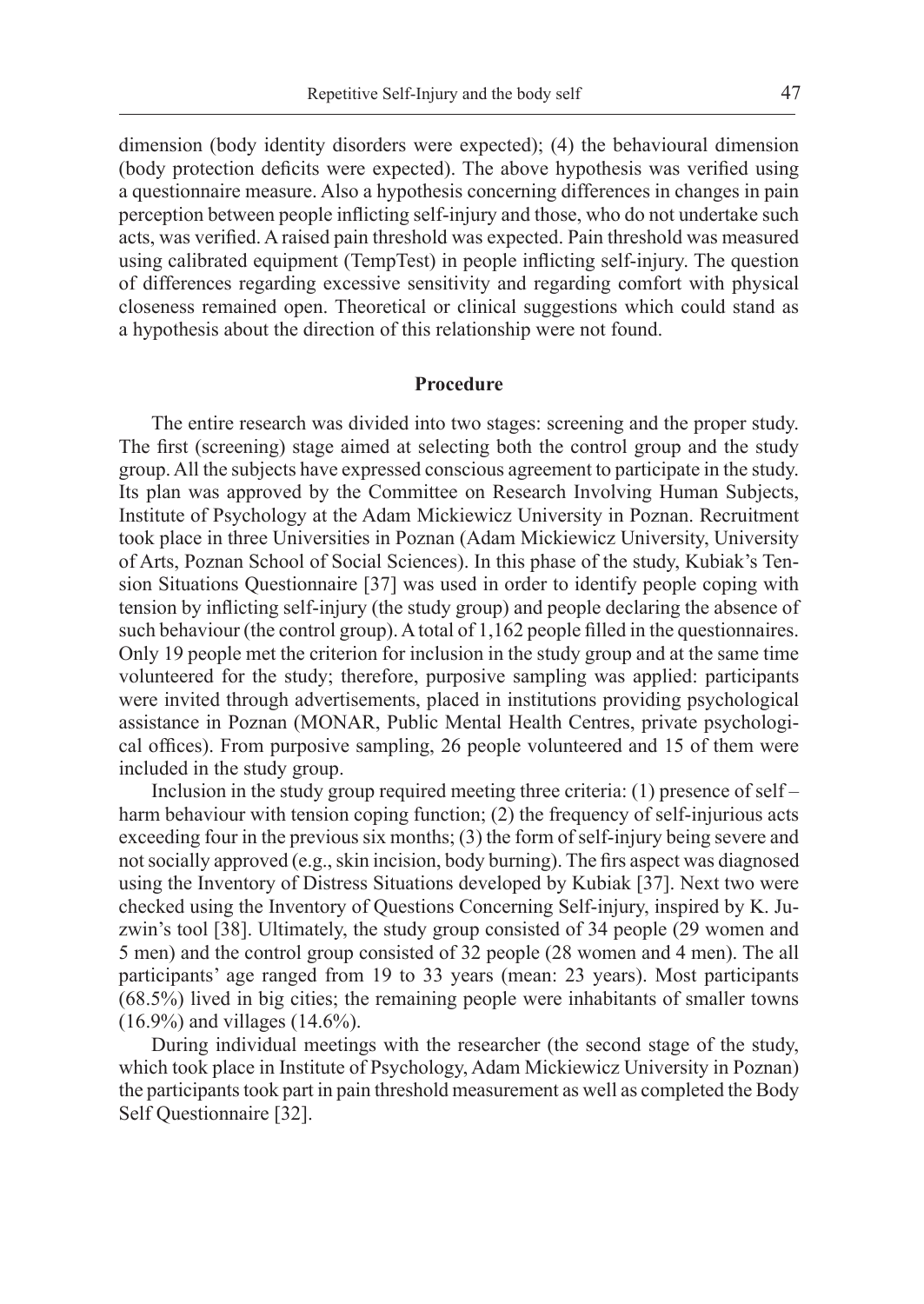### **Methods**

The Inventory of Distress Situations developed by Kubiak [37] is an S-R inventory which measures: (1) the tendency to experience distress (2) transsituationality of ways of coping with distress; (3) the presence of self-injury as a way of coping with distress. Each of the 20 items consists of: (1) a characteristics of a situation which may cause distress; (2) a 10-point scale measuring the level of distress experienced in this situation; (3) a set of possible ways of coping in this situation (including selfinjurious behaviours). A detailed description of tool can be found in an unpublished dissertation of A. Kubiak [37].

The Inventory of Questions and Statements About Self-Injury was used for detailed analysis of self-harm. It consists of three parts. In the first part there are two questions referring to the presence of self-injury currently and/or in the past. The second part consists of 16 questions which measure, among others, the form, frequency and age of the onset of self-injury. This part of the inventory was inspired by Self-Injury Self-Report Inventory (SISRI) by K. Juzwin [38]. The third part of the inventory is an adapted Inventory of Statements About Self-Injury (ISAS) by David E. Klonsky (2007) and measures the functions of self-injury (Klonsky and Glenn, 2008). A detailed description of tool can be found in an unpublished dissertation of A. Kubiak [37].

TempTest Apparatus. The apparatus is modeled on the device for measuring pain constructed by Israel Orbach et al. [39] and serves to examine sensitivity to the pain that results from heating parts of the body. The participant uses a key to indicate the lowest value of the stimulus at which he/she starts to experience painful stimulation, and this indication ends the measurement. Calculations were performed on the mean values of three measurements (according to suggestion of the author of the tool).

The Body Self Questionnaire measures three dimensions of the body self (functions, the sense of body identity, and body image) and two aspects of behaviour regulated by this aspect of personality. It consists of 10 scales measuring raised sensation thresholds, lowered sensation thresholds (the function of sensing), interpretations of sensations in emotional terms, interpretations of sensations in terms of physical states (the interpretation function), regulations of physical states, regulations of emotions (the regulatory function), the sense of body identity, emotional attitude towards the body, and comfort with physical closeness together with body protection (two aspects of behaviour). All scales have satisfying level of validity and reliability [32].

## **Results**

In order to verify the hypothesis concerning body self, differences between individuals habitually inflicting self-injury and those who do not engage in such behaviours, Student's t-test for independent samples was used. Its results are presented in Table 2.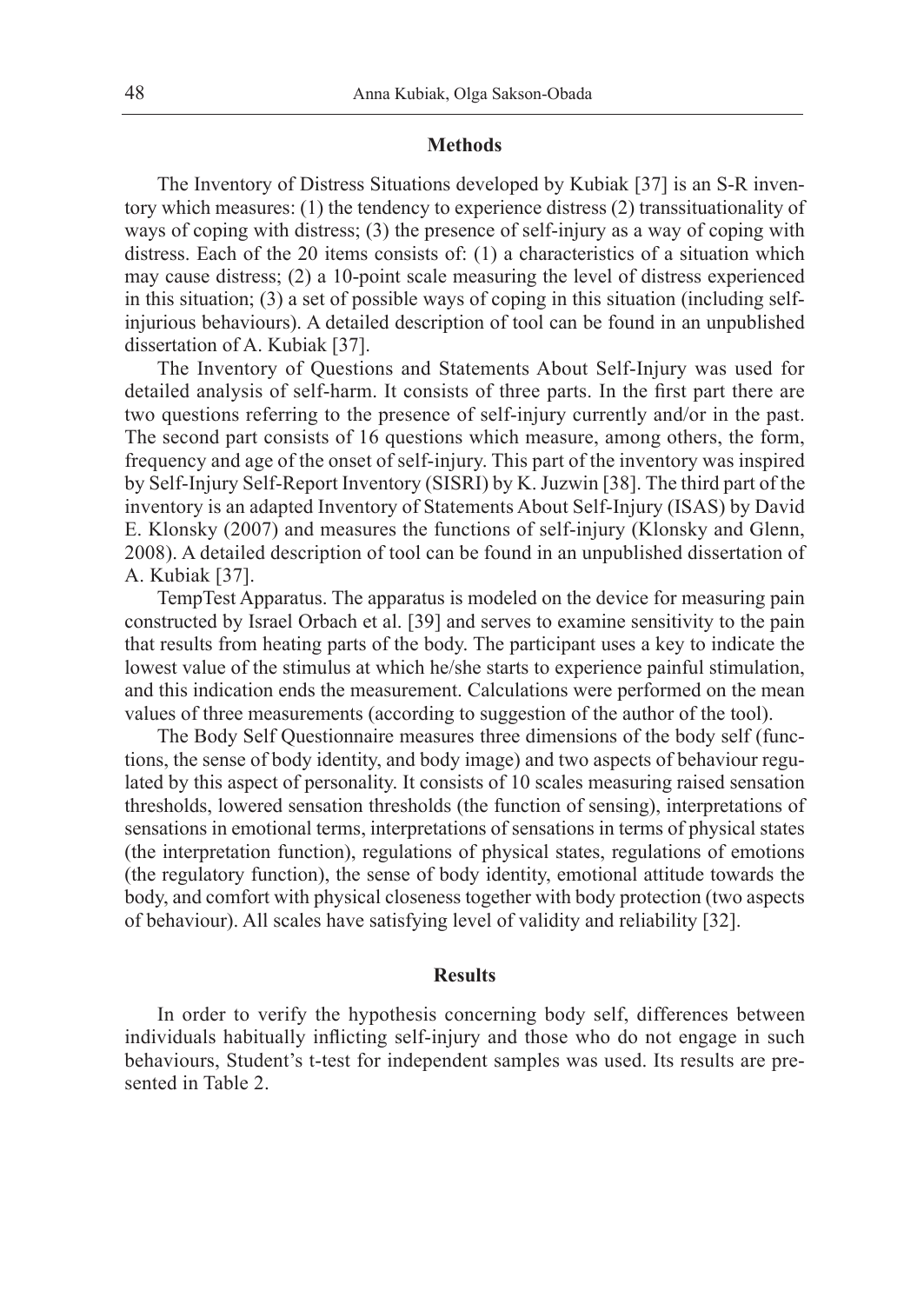| Scale                                        | Group     | M(SD)       | t (89)  | p     |
|----------------------------------------------|-----------|-------------|---------|-------|
| Raised threshold                             | control   | 17.6(4.6)   | $-5.21$ | 0.000 |
|                                              | self-harm | 25.1(7.4)   |         |       |
| Lowered threshold                            | control   | 13.9(3.6)   | $-2.67$ | 0.000 |
|                                              | self-harm | 17.5(6.7)   |         |       |
| Interpretation in terms of emotion           | control   | 17.7(6.1)   | $-2.56$ | 0.011 |
|                                              | self-harm | 22.8(7.2)   |         |       |
| Interpretation in terms of physical<br>needs | control   | 15.2(4.6)   | $-3.65$ | 0.000 |
|                                              | self-harm | 20.1 (4.9)  |         |       |
|                                              | control   | 24.7(5.3)   | $-5.10$ | 0.000 |
| Regulation of emotion                        | self-harm | 32.5(6.6)   |         |       |
| Regulation of physical needs                 | control   | 26.6(7.0)   | $-3.48$ | 0.000 |
|                                              | self-harm | 33.1(7.6)   |         |       |
| Sense of identity                            | control   | 13.7(4.8)   | $-5.79$ | 0.000 |
|                                              | self-harm | 23.9 (9.2)  |         |       |
| Body acceptance                              | control   | 22.6 (8.9)  | $-3.38$ | 0.000 |
|                                              | self-harm | 30.3(111)   |         |       |
| Protection of the body                       | control   | 19.9(6.0)   | $-2.53$ | 0.013 |
|                                              | self-harm | 24.9(5.0)   |         |       |
| Comfort in physical closeness                | control   | 31.6(7.9)   | $-2.80$ | 0.004 |
|                                              | self-harm | 36.4 (10.4) |         |       |

Table 2. **The difference in body self between the study and control group**

M (SD) – mean (standard deviation)

The analysis of results revealed statistically significant differences between the study group and the control group for each dimension of the body self. In all of the dimensions people inflicting self-injuries scored significantly higher than people from the control group. This means that, in comparison with individuals not engaging in self-injury, those inflicting it more frequently experience states of both lowered and – what is interesting – raised sensitivity to sensations from the body and from the environment. They also declare more difficulties in recognising emotions and physical needs (e.g., fatigue or sexual arousal) as well as more problems in coping with them. Moreover, individuals inflicting self-injuries experience significantly more disturbances in the sense of body identity and have much more negative emotions towards their bodies than people who do not engage in acts of this kind. We may therefore say that people injuring their bodies are characterised by a global maladaptiveness of the body self, manifesting itself in disturbances concerning functions, body self-image, and the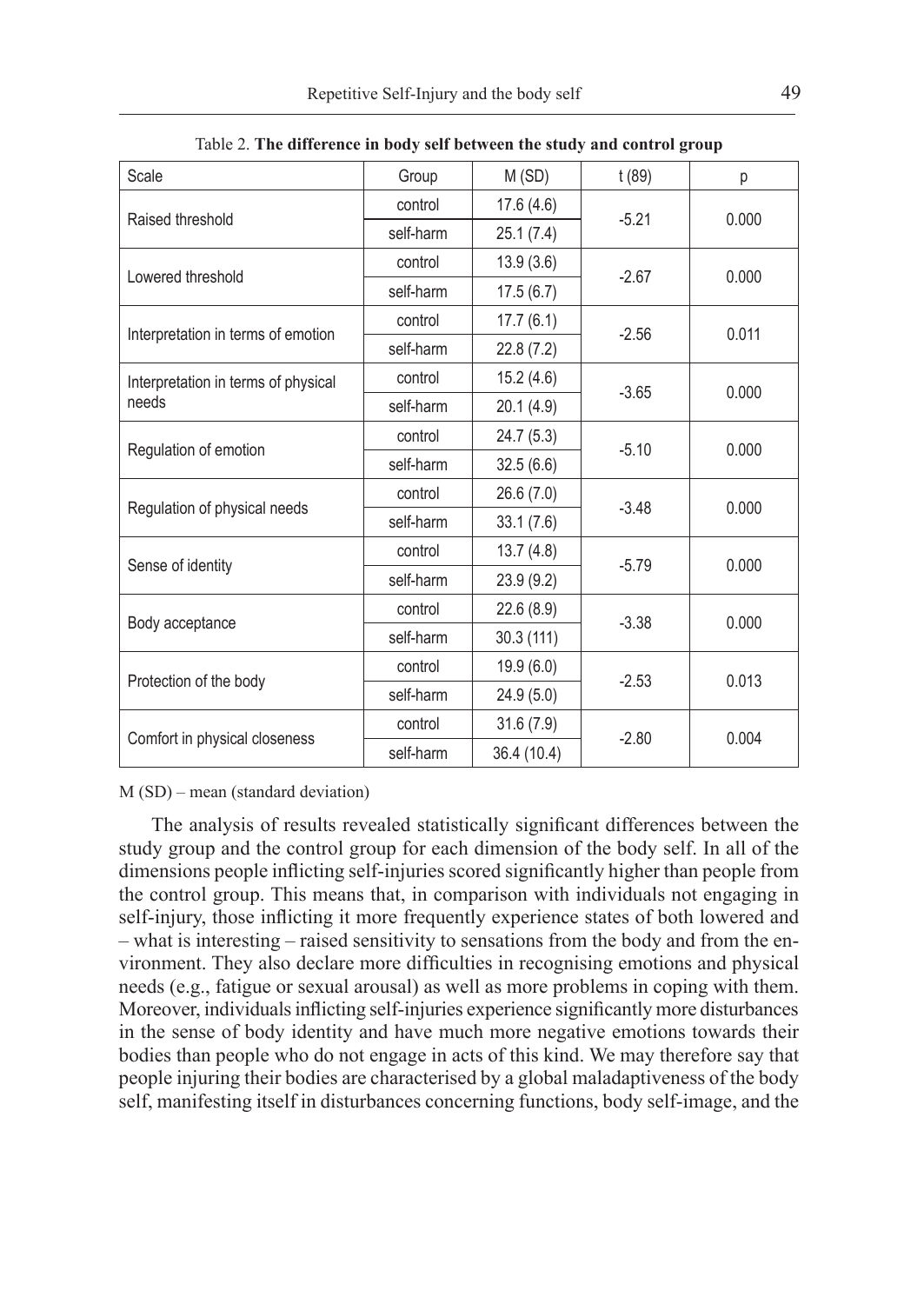sense of body identity. They also suffer from body protection deficits and discomfort with physical closeness.

In order to verify the hypothesis about differences in pain thresholds between the study and control groups, Student's t-test for independent samples was used. The results of the analysis showed no significant differences in the analysed variable (Mstud =  $43.4$ ; Mcont =  $42.1$ ; t(89) =  $-0.187$ ; p = 0.852). Additional comparisons were made separately for the male group and the female group. It was found that women inflicting self-injuries had a higher pain threshold than women from the control group (Mstud  $= 44.24$ ; Mcont =  $42.41$ ; t(55) = 2.11; p = 0.012). Although the group of men is not large, which means the results should be treated with caution, they do show a reverse relationship compared to that which is found in the group of women (Mstud  $= 38.51$ ; Mcont =  $46.39$ ;  $t(7) = 7.81$ ;  $p = 0.000$ ;  $d = 5.24$ ). It turned out that men inflicting self-injury are more sensitive to pain than men from the control group. The different directions of the relationship in the male and female groups help to understand why statistical analyses showed no differences in pain thresholds when genders were not distinguished.

#### **Discussion and conclusions**

The presented study has been the first one to combine exploration of the relation between the self-injury with the broadly understood body self in one project. First of all, confirmation of the expected relationship between the functional dimension of the body self and self-injury has been obtained. People inflicting self-injury not only have difficulties with the interpretation of their own experiences in terms of emotions and physical needs (e.g., hunger or fatigue), but even if they do make such an identification they find it hard to recognise the causes and are unable to adopt adaptive strategies of coping with them (the regulatory function). Moreover, people inflicting self-injury declare the experience of dulled sensation states, not limited to pain stimuli but also including lowered sensitivity to tastes, smells, or touch. What is interesting in the context of this result is the differences between the study group and the control group with regard to the second aspect of sensation – namely, lowered sensation threshold. It turns out that people inflicting self-injury are sometimes so oversensitive to stimuli that they perceive them as irritating or even painful. Given that the raised and lowered threshold variables are strongly correlated  $(r = 0.777; p = 0.001)$ , and given that it is impossible for raised sensitivity and dulled sensation to occur simultaneously, it can be concluded that these two states alternate. It was proved in another study, that this pattern of sensation disorders is characteristic for victims of chronic early childhood trauma [32]. Its counterpart is found in the alternating states of numbness and increased vigilance, characteristic for the post-traumatic stress disorder. It must also be added that individuals inflicting self-injury not only negatively evaluate their appearance but also experience disturbances in the sense of their physical identity. Problems with determining the limits of one's body, a sense of being alien to one's body, or a sense of internal death are manifestations of extreme difficulties that the body self experiences in performing its functions.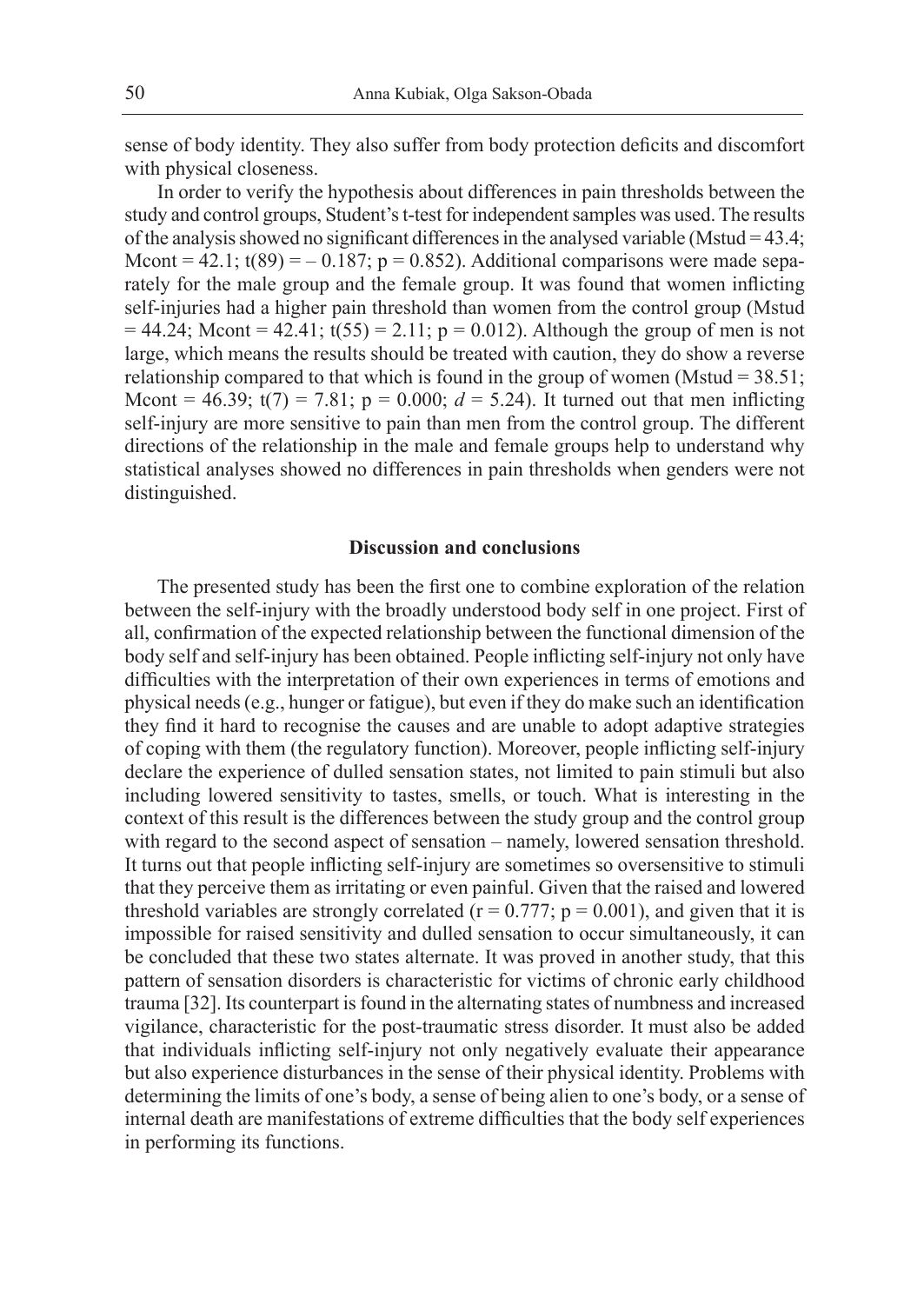It is worth noting, that another study have shown that the dysfunctional pattern of body self (disorder of the functions and the sense of body identity, negative attitude towards one's own body) is the result of early interpersonal trauma [32, 40]. Interpersonal trauma is also related with self-injury undertaken to regulate emotional tension [10]. In context of these data, results obtained in presented study argues for presenting a hypothetical mechanism accounting for self-injury, in which the body self acts as a mediator between interpersonal trauma and the behaviour in question. In other words, self-destructive behaviours can be expected in those people in whom trauma has left its mark in the form of global dysfunctions of the body self (disturbances concerning the sensation, interpretation, and regulation of physical experiences, disturbances in the sense of body identity, and a negative emotional attitude towards the body). The presented model, taking into account both the situational factor (trauma) and the personality factor (the body self) in the aetiology of self-injury, opens interesting research problem, which has not been subjected to empirical verification yet.

The differences between the control group and the study group in terms of two behaviours that, in the model presented earlier, are regulated by the body self, were also investigated. Individuals inflicting self-injury not only experience more negative emotions in situations of physical closeness but also avoid situations of this kind. Moreover, they are characterised by body protection deficits: for example, they follow doctor's orders, are careful when crossing the street, or care about body weight less often than people from the control group. It must be added that the two aspects of behaviour are significantly related to all aspects of the body self: for comfort, the correlations range from  $r = 0.265$ ,  $p = 0.16$  (raised threshold) to  $r = 0.429$ ,  $p = 0.000$ (regulation of needs); for body protection, they range from  $r = 0.367$ ;  $p = 0.000$  (body acceptance) to  $r = 0.519$ ,  $p = 0.000$  (regulation of needs). The obtained result confirms the thesis that confusion in one's own sensations and emotions combined with a negative attitude towards one's body not only contributes to problems with the regulation of interpersonal distance but also underlies self-care function deficits in people who inflict self-injury [27].

Sensation deficits were investigated not only by means of the declarative method but – in the case of pain thresholds – also using calibrated equipment. Confirmation was found for the hypothesis about raised pain thresholds in the female group. The result obtained in the male group was totally the reverse and therefore surprising. Men inflicting self-injuries were much more sensitive to pain than men from the control group. Small size of the male group does not give background to interpretation of obtained result.

The obtained results confirm the thesis about global deficits in the perception of sensations as well as in the regulation of emotions and physical needs in people who inflict self-injuries. This kind of disturbances accompanied by a negative assessment of one's own body was also reflected in deficits concerning self-protection and body protection. This result constitutes a confirmation of the thesis advanced by Orbach [27] and Suchańska [41] about the lack of developed self-care function in people inflicting self-injury. It also allows to acknowledge the way of experiencing the body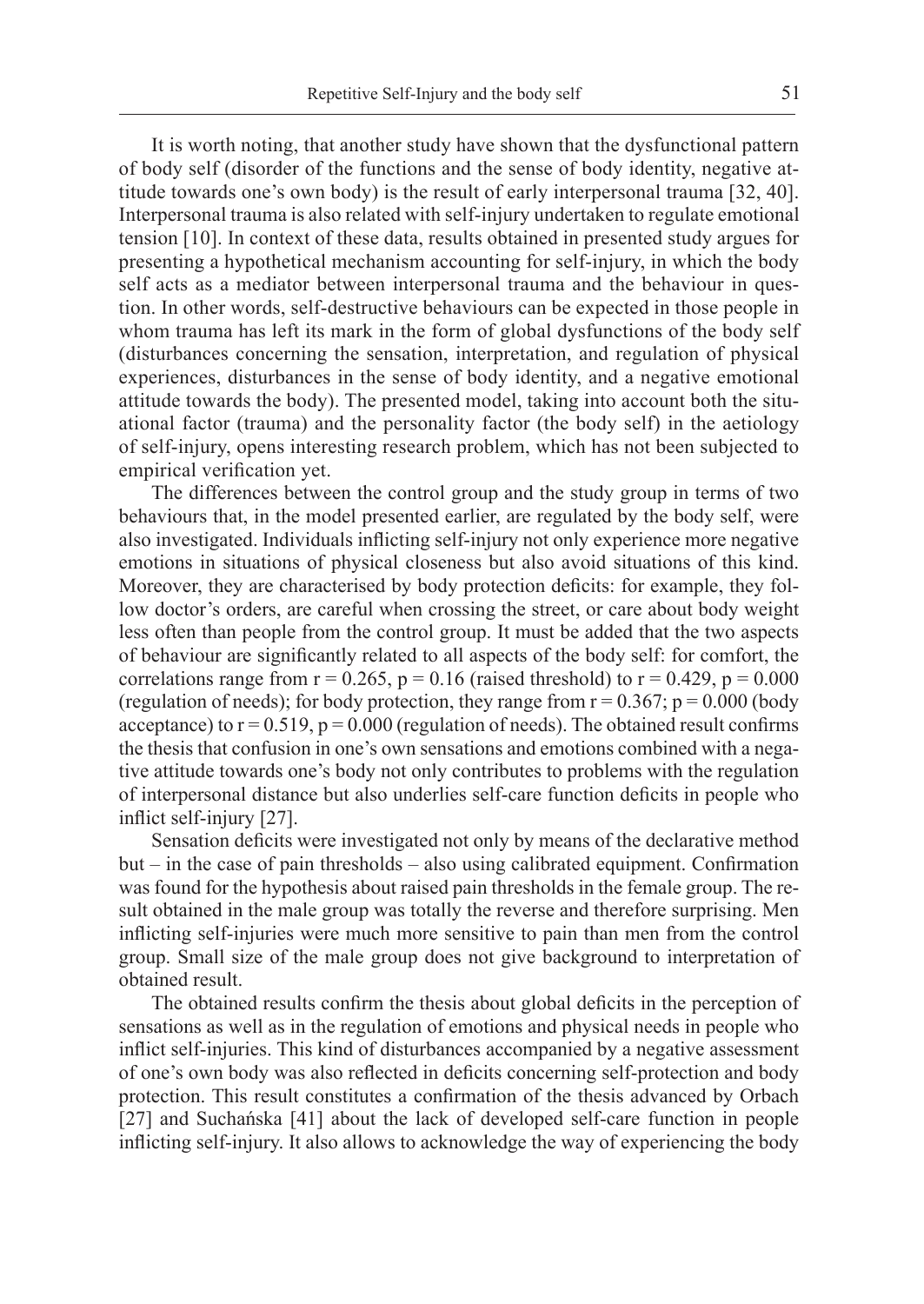as an important risk factor (though a rarely explored one so far) in the aetiology of repetitive self-injury.

# **References**

- 1. Babiker G, Arnold L. *Autoagresja. Mowa zranionego ciała*. Gdansk: Gdansk Psychology Publisher; 2002.
- 2. Lloyd-Richardson E, Nock M, Prinstein M. *Functions of adolescent nonsuicidal self injury*. In: Nixon M, Heath N. ed. *Self-injury in youth*. *The essential guide to assessment and intervention*. New York: Routledge; 2009. p. 29–41.
- 3. Nock M, Prinstein M. *A functional approach to the assessment of self-mutilative behavior.* J. Consult. Clin. Psychol. 2004; 72(5): 885–890.
- 4. Simeon D, Favazza A. *Self-injurious behaviors. phenomenology and assessment.* In: Simeon D, Hollander E. ed. *Self-injurious behaviors. Assessment and treatment*. Washington: American Psychiatric Publishing; 2001. p. 1–23.
- 5. Walsh B, Rosen P. *Self mutilation: theory, research, and treatment*. New York: The Guilford Press; 1988.
- 6. Favazza A. *Bodies under siege*. London: The Johns Hopkins University Press; 1988
- 7. Gratz KL. *Measurement of deliberate self-harm: preliminary data on the deliberate Self-harm Inventory*. J. Psychopat. Behav. Asses. 2001; 23(4): 253–263.
- 8. Pattison EM, Kahan J. *The deliberate self-harm syndrome.* Am. J. Psychiatry 1983; 140(7): 867–872.
- 9. Briere J, Gil E. *Self-mutilation in clinical and general population samples: Prevalence, correlates, and functions*. Am. J. Orthopsychiatry1998; 68(4): 609–620.
- 10. Wycisk J. *Okaleczanie ciała. Wybrane uwarunkowania psychologiczne.* Poznan: Bogucki Scientific Publishing House; 2004.
- 11. Heath N, Schaub K, Holly S, Nixon M. *Self-injury today. Review of population and clinical studies in adolescents*. In: Nixon M, Heath N. ed. *Self-injury in youth*. *The essential guide to assessment and intervention*. New York: Routledge; 2009. p. 9–27.
- 12. Messner J, Fremouw W. *A critical review of explanatory models for self-mutilating behaviors in adolescents*. Clin. Psychol. Rev. 2007; 28: 162–178.
- 13. Walsh B. *Treating self-injury: A practical guide*. New York: The Guilford Press; 2006.
- 14. Gratz K, Chapman A. *The role of emotional responding and childhood maltreatment in the development and maintenance of deliberate self-harm among male undergraduates*. Psychol. Men Mascul. 2007; 8(1): 1–14.
- 15. Mikolajczak M, Petrides K V, Hurry J. *Adolescents choosing self-harm as an emotion regulation strategy: The protective role of trait emotional intelligence*. Br. J. Clin. Psychol. 2009; 48: 181–193.
- 16. Linehan M. *Cognitive-behavioral treatment of borderline personality disorder*. New York: Guilford Press;1993
- 17. Eckhart A. *Autoagresja.* Warsaw*:* WAB Publishing House; 1998.
- 18. Cross L*. Body and self in feminine development: Implications for eating disorders and delicate self-mutilation.* Bull. Menninger Clin. 1993; 57(1): 41–68.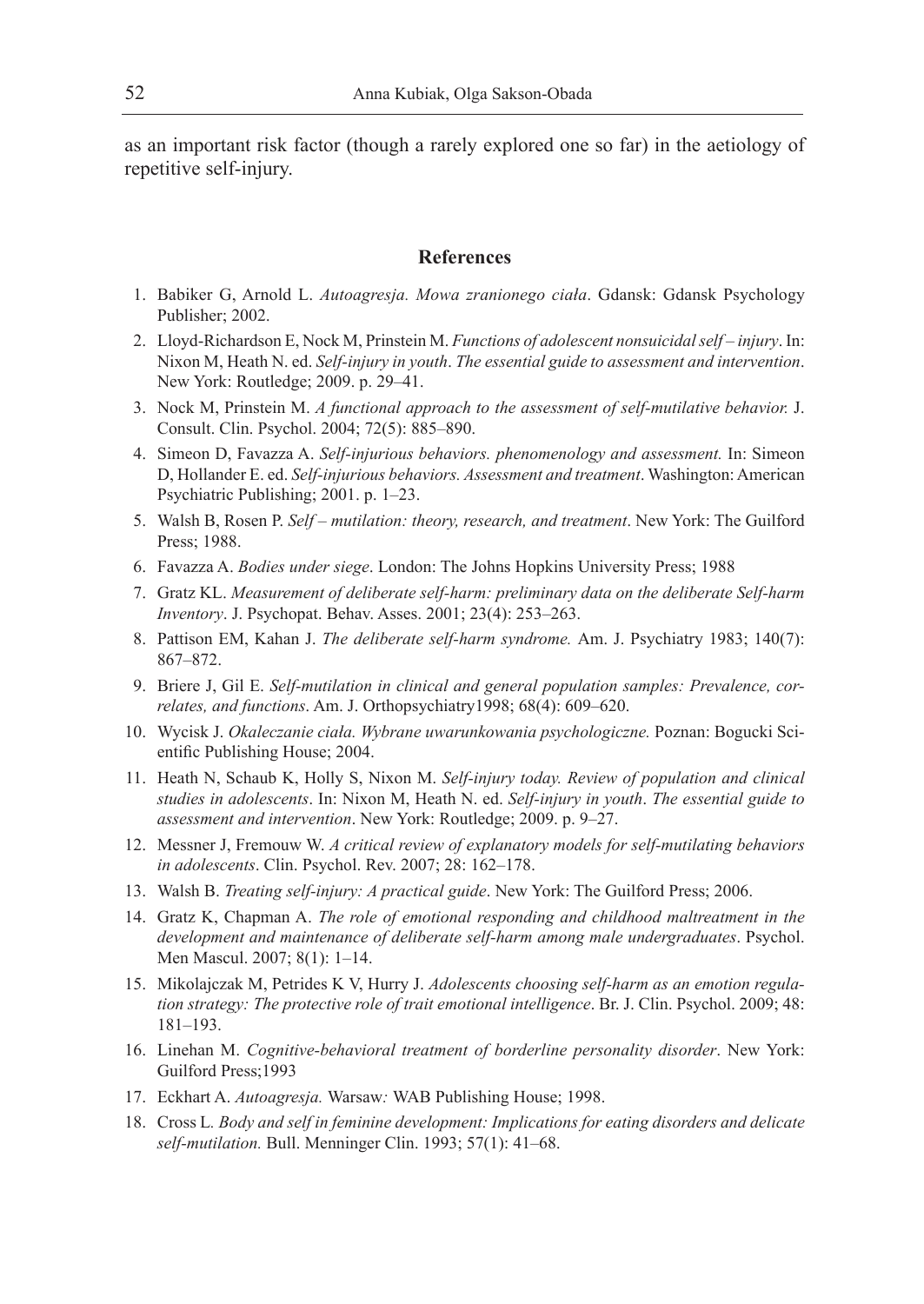- 19. Grossman R, Siever L. *Impulsive self-injurious behaviors. Neurobiology and psychopharmacology.* In: Simeon D, Hollander E. ed. *Self-injurious behaviors. Assessment and tretment*. Washington: American Psychiatric Publishing; 2001. p. 117–148.
- 20. Nock MK, Cha CB. *Psychological models of nonsuicidal self-injury*. In: Nock MA. ed. *Understanding nonsuicidal self-injury: Origins, assessment and treatment.* Washington, DC: American Psychological Association; 2009. p. 65–78
- 21. Victor SE, Klonsky ED. *Daily emotion in non suicidal self-injury.* J. Clin. Psychol. 2014; 70: 364–375.
- 22. Mirucka B, Sakson-Obada O. *Ja cielesne. Od normy do zaburzeń*. Gdansk: Gdansk Psychology Publisher; 2012.
- 23. Selby EA, Bender TW, Gordon KH, Nock MK, Joiner TE. *Non-suicidal self-injury (NSSI) disorder: a preliminary study.* Personal. Disord. 2012; 3(2): 167–175.
- 24. Claes L, Houben A, Vandereycken W, Bijttebier P, Muehlenkamp J. *The association between non-suicidal self-injury, self-concept and acquaintance with self – injurious peers in a sample of adolescents*. J. Adolesc. 2010; 33: 775–778.
- 25. Fox HC, Hong KA, Sinha R. *Difficulties in emotion regulation and impulse control in recently abstinent alcoholics compared with social drinkers*. Addict. Behav. 2009; 33: 388–394.
- 26. Gianini LM, White MA, Masheb R. *Eating pathology, emotion regulation, and emotional overeating in obese adults with binge eating disorder.* Eat. Behav. 2013; 14(3): 309–313.
- 27. Orbach I. *The role of body experience in self-destruction:early attachments and suicidal tendencies*. Clin. Child Psychol. Psychiatry 1996; 10(4): 607–619.
- 28. Sakson-Obada O, Suchańska A. *Ja cielesne a samoochrona i komfort w relacjach interpersonalnych*. In: Kowalik S. ed. *Dostosowana aktywność ruchowa*. Poznan: Academy of Physical Education Press; 2011. p. 8–16.
- 29. Muehlenkamp L, Brausch AM. *Body image as a mediator of non-suicidal self-injury in adolescents.* J. Adolesc. 2012; 35: 1–9.
- 30. Claes L, Vandereycken W, Vertommen H. *Pain experience related to self-injury in eating disorder patients*. Eat. Behav. 2006; 7(3): 204–213.
- 31. Bohus M, Limberger, Ebner U, Glocker FX, Schwarz B, Wernz M. *Pain perception during selfreported distress and calmness in patients with borderline personality disorder and selfmutilating behavior*. Psychol. Res. 2000; 95: 251–260.
- 32. Sakson-Obada O. *Ja cielesne w relacji przywiązania i traumie*. Warsaw: Difin Publishing House; 2009.
- 33. Banfield S, McCabe MP. *An evaluation and clinical implications of the construct of body image*. Adolescence 2002; 37: 373–394.
- 34. Cash TF. *Beyond traits: Assessing body image states*. In: Cash TF, Pruzinsky T. ed. *Body image: Ahandbook of theory, research, and clinical practice*. New York: Guilford Press; 2002. p. 163–170.
- 35. Brytek-Matera A. *Obraz ciała obraz siebie. Wizerunek własnego ciała w ujęciu psychospołecznym*. Warsaw: Difin Publishing House; 2008.
- 36. Nixon MK, Cloutier PF, Aggarwal S. *Affect regulation and addictive aspects of repetitive selfinjury in hospitalized adolescents.* J. Am. Acad. Child Adolesc. Psychiatry 2002; 41:1333–1341.
- 37. Kubiak A. *Mechanizm radzenia sobie z napięciem u osób podejmujących nawykowe samouszkodzenia*. Doctoral thesis. Poznan: Adam Mickiewicz University; 2014. https:// repozytorium. amu.edu.pl/jspui/bitstream/10593/10493/3/Anna%20Kubiak\_\_rozprawa%20doktorska.pdf [retrieved: 02.12.2015].